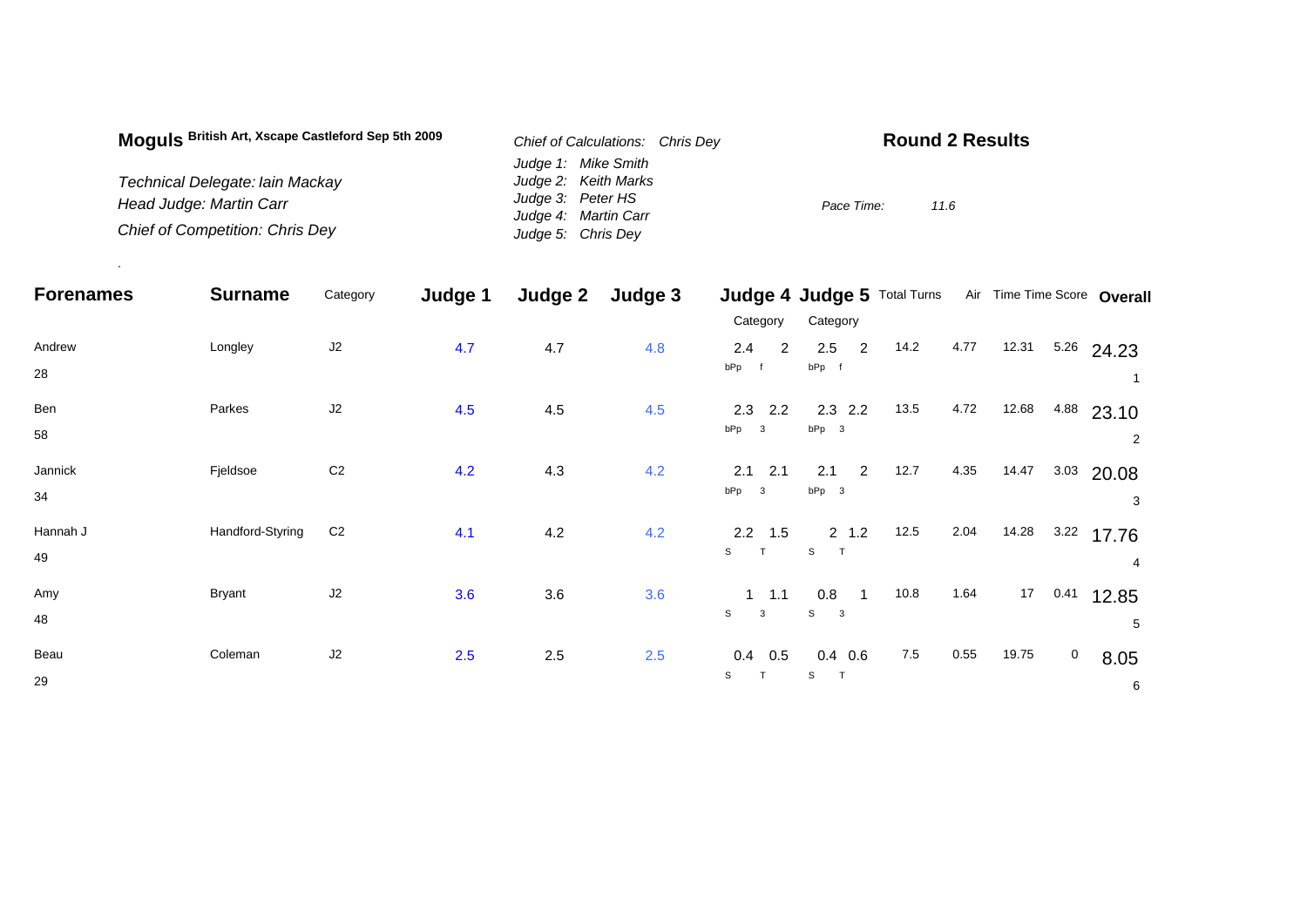## **Moguls British Art, Xscape Castleford Sep 5th 2009**

## *Technical Delegate: Iain Mackay Head Judge: Martin Carr Chief of Competition: Chris Dey Judge 1: Mike Smith Judge 2: Keith Marks Judge 3: Peter HS Judge 4: Martin Carr Judge 5: Chris Dey*

. *Chief of Calculations: Chris Dey*

| <b>Bib No</b> | <b>Forenames</b> | <b>Surname</b>   | Category       | <b>Overall</b> |
|---------------|------------------|------------------|----------------|----------------|
| 28            | Andrew           | Longley          | J2             | 24.24          |
| 58            | Ben              | Parkes           | J2             | 21.51          |
| 34            | Jannick          | Fjeldsoe         | C <sub>2</sub> | 19.92          |
| 40            | Tom              | Smith            | J1             | 19.33          |
| 49            | Hannah J         | Handford-Styring | C <sub>2</sub> | 16.7           |
| 29            | Beau             | Coleman          | J2             | 14.87          |
| 39            | Mark             | Mckellar         | $\mathsf S$    | 14.61          |
| 31            | Michael          | <b>Brain</b>     | J1             | 13.38          |
| 53            | Hayden           | Fiori            | Mi             | 12.39          |
| 48            | Amy              | <b>Bryant</b>    | J2             | 11.77          |
| 27            | Thomas           | <b>Bryant</b>    | J <sub>1</sub> | 11.25          |
| 35            | Thomas           | Humphreys        | Mi             | 10.63          |
| 51            | Eliza            | Laben            | C <sub>1</sub> | 10.11          |
| 44            | Nigel            | <b>Brain</b>     | M              | 9.13           |
| 43            | Millie           | Coleman          | Mi             | 6.63           |

## **Best of Round 1/2**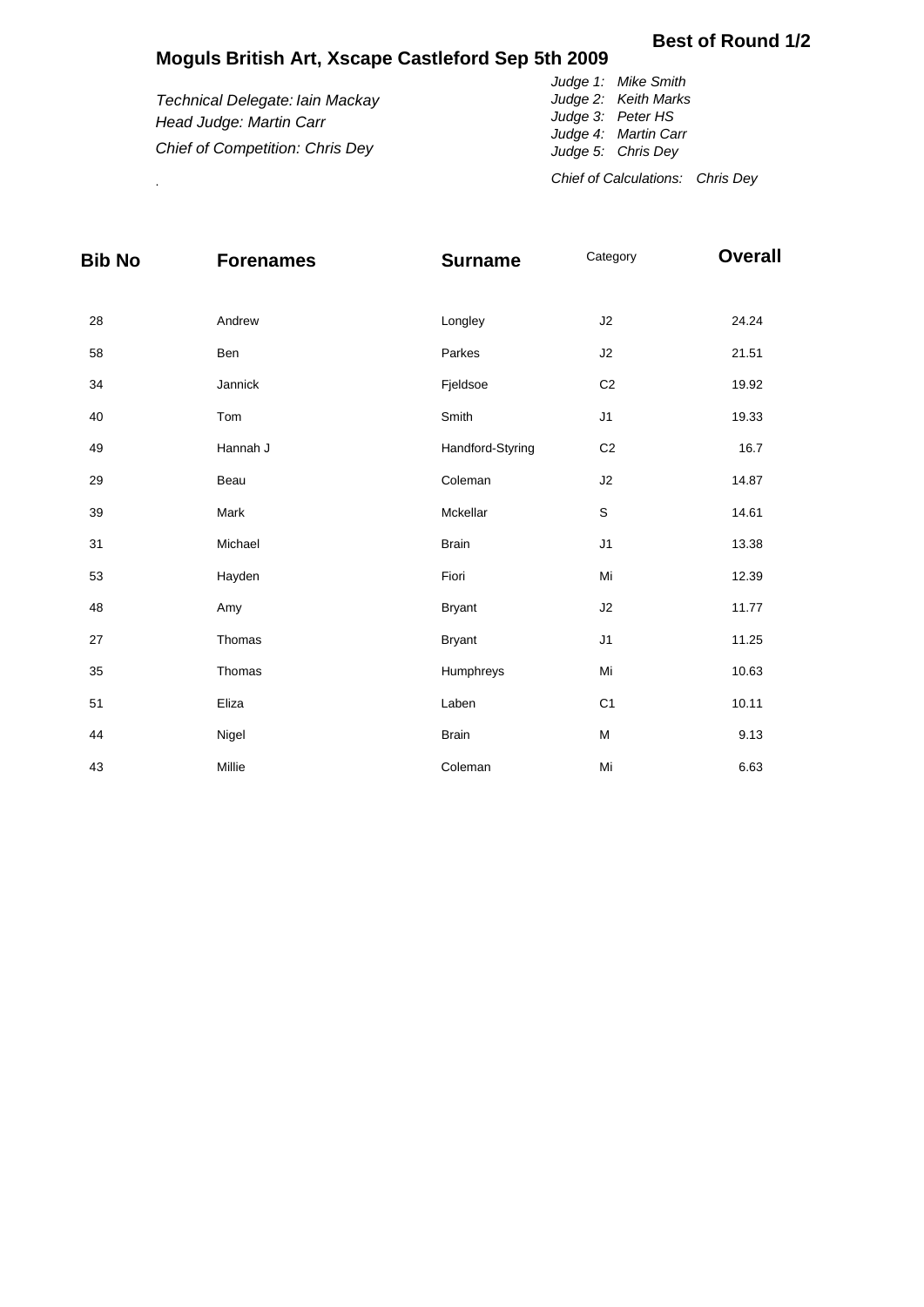| Moguls British Art, Xscape Castleford Sep 5th 2009 | Chief of Calculations: Chris Dev            | <b>Round 1 Results</b> |  |  |  |  |
|----------------------------------------------------|---------------------------------------------|------------------------|--|--|--|--|
| Technical Delegate: Iain Mackay                    | Judge 1: Mike Smith<br>Judge 2: Keith Marks |                        |  |  |  |  |
| Head Judge: Martin Carr                            | Judge 3: Peter HS                           |                        |  |  |  |  |
| Chief of Competition: Chris Dey                    | Judge 4: Martin Carr<br>Judge 5: Chris Dey  | 11.6<br>Pace Time:     |  |  |  |  |

.

| <b>Names</b>   |                  | Category       | Turns J1-3 |                |              | <b>Air J4-5</b>                              |                                                                   | Total Turns and Air |      | Time in Sec and Scor |      | <b>Overall</b> |                |
|----------------|------------------|----------------|------------|----------------|--------------|----------------------------------------------|-------------------------------------------------------------------|---------------------|------|----------------------|------|----------------|----------------|
|                |                  |                |            |                |              |                                              | Jump Categor                                                      |                     |      |                      |      |                |                |
| Andrew<br>28   | Longley          | $\sf J2$       | 4.5        | 4.6            | 4.6          | 2.2<br>$\overline{2}$<br>bPp<br>f            | 2.3<br>$\overline{2}$<br>bPp f                                    | 13.7                | 4.56 | 12.75                | 4.81 | 23.07          | $\overline{1}$ |
| Ben<br>58      | Parkes           | $\sf J2$       | 4.2        | 4.3            | 4.2          | 1.9<br>2<br>bPp<br>$\overline{\mathbf{3}}$   | $1.7$ 1.9<br>$bPp$ 3                                              | 12.7                | 3.93 | 12.85                | 4.7  | 21.33          | $\overline{2}$ |
| Jannick<br>34  | Fjeldsoe         | C <sub>2</sub> | 3.9        | 4              | 3.9          | 2.3<br>1.8<br>bPp<br>$\overline{\mathbf{3}}$ | 2.4 1.5<br>$bPp$ 3                                                | 11.8                | 4.19 | 14.37                | 3.13 | 19.12          | 3              |
| Hannah J<br>49 | Handford-Styring | C <sub>2</sub> | 3.9        | 3.6            | 3.9          | $2 \t1.5$<br>S<br>T                          | $2.1$ 1.7<br>s<br>$\top$                                          | 11.4                | 2.15 | 14.56                | 2.93 | 16.48          | 4              |
| Beau<br>29     | Coleman          | $\sf J2$       | 3.7        | 3.4            | 3.5          | $1.4$ 1.2<br>S<br>T                          | $1.4$ 1.1<br>S<br>$\top$                                          | 10.6                | 1.5  | 14.72                | 2.77 | 14.87          | 5              |
| Mark<br>39     | Mckellar         | $\mathbb S$    | 3.1        | 3              | $\mathbf{3}$ | $1.8$ 1.1<br>S<br>$\mathbf{3}$               | 1.6<br>$\overline{\phantom{0}}$ 1<br>S<br>$\overline{\mathbf{3}}$ | 9.1                 | 2.13 | 14.13                | 3.38 | 14.61          | 6              |
| Hayden<br>53   | Fiori            | Mi             | 2.5        | 2.3            | 2.5          | $1.6$ 1.6<br>St<br>S                         | $1.2$ 1.2<br>S<br>St                                              | $7.3$               | 1.55 | 13.97                | 3.54 | 12.39          | $\overline{7}$ |
| Tom<br>40      | Smith            | J1             | 2.6        | 2.5            | 2.5          | $1.8$ 0.8<br>bPp<br>$\overline{\mathbf{3}}$  | $1.7\quad0.6$<br>bPp 3                                            | 7.6                 | 2.57 | 16.53                | 0.89 | 11.06          | 8              |
| Thomas<br>35   | Humphreys        | Mi             | 2.2        | $\overline{a}$ | 2.2          | $0.9$ 1.4<br>$\top$<br>3                     | $0.9$ 1.1<br>T<br>3                                               | 6.4                 | 1.82 | 15.07                | 2.41 | 10.63          | 9              |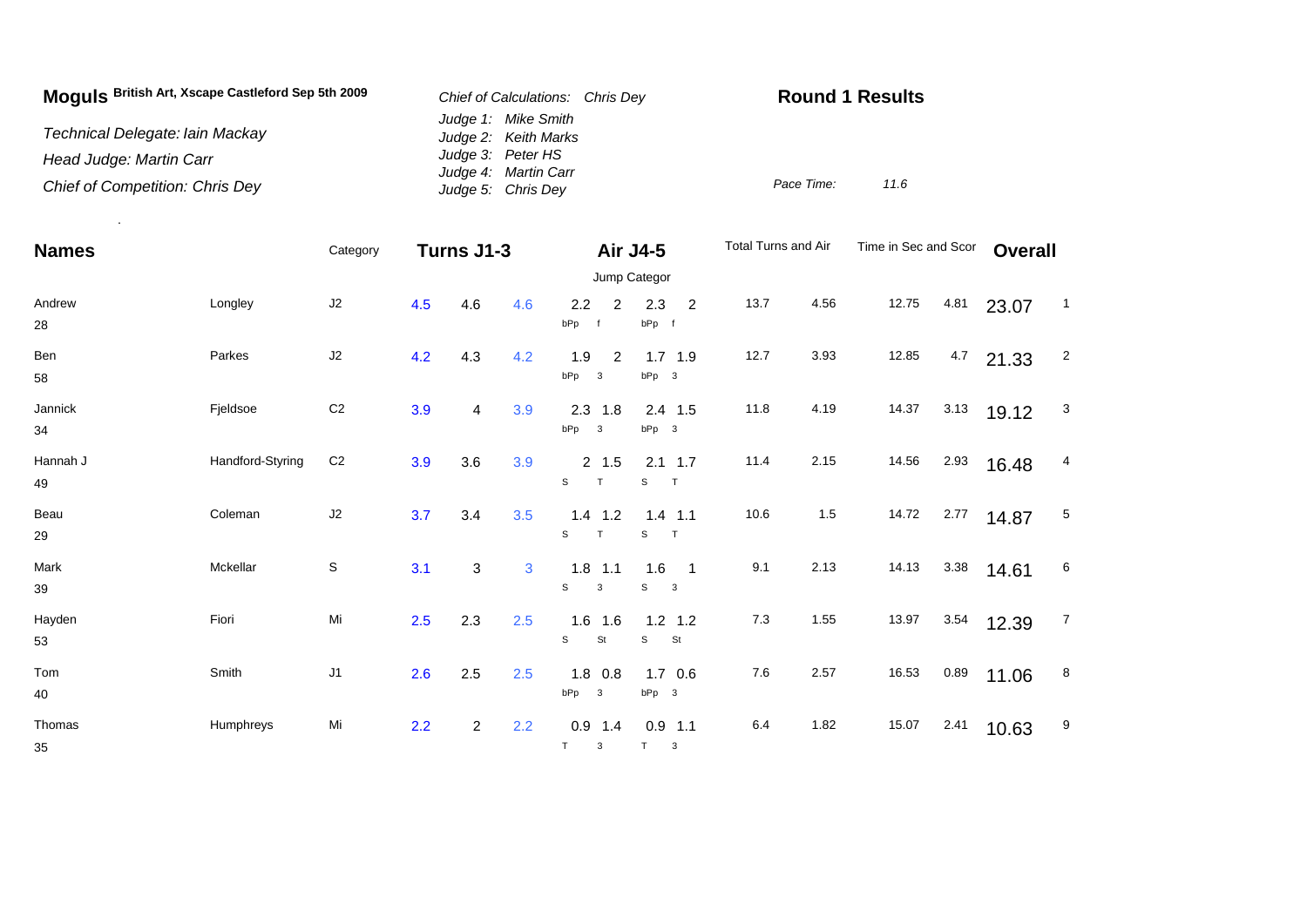| <b>Names</b>  |               | Category       | Turns J1-3     |     |                |                                           | <b>Air J4-5</b>                                | Total Turns and Air |      | Time in Sec and Scor |             | <b>Overall</b> |    |  |
|---------------|---------------|----------------|----------------|-----|----------------|-------------------------------------------|------------------------------------------------|---------------------|------|----------------------|-------------|----------------|----|--|
|               |               |                |                |     |                |                                           | Jump Categor                                   |                     |      |                      |             |                |    |  |
| Eliza<br>51   | Laben         | C <sub>1</sub> | $\mathbf{3}$   | 2.8 | 2.8            | 1.1<br>$\overline{0}$<br>S<br>$\mathbf 0$ | $\overline{0}$<br>S<br>$\overline{\mathbf{0}}$ | 8.6                 | 0.64 | 17                   | 0.41        | 9.65           | 10 |  |
| Nigel<br>44   | <b>Brain</b>  | M              | 2.6            | 2.5 | 2.5            | 0.6<br>0.6<br>S                           | 0.7<br>0.6<br>T<br>S                           | 7.6                 | 0.73 | 16.62                | 0.8         | 9.13           | 11 |  |
| Thomas<br>27  | <b>Bryant</b> | J <sub>1</sub> | $\overline{2}$ | 2.1 | $\overline{2}$ | 0.9<br>0.8<br>S<br>T                      | $1 \t0.7$<br>T<br>S                            | 6.1                 | 0.99 | 16.16                | 1.28        | 8.37           | 12 |  |
| Millie<br>43  | Coleman       | Mi             | 1.9            | 1.8 | 1.8            | 0.6<br>0.5<br>S                           | $0.6$ 0.5<br>T<br>S                            | 5.5                 | 0.64 | 19.16                | $\mathbf 0$ | 6.14           | 13 |  |
| Amy<br>48     | <b>Bryant</b> | J2             | $\overline{2}$ | 1.8 | 1.9            | 0.2<br>0.2<br>St<br><b>St</b>             | $0.2\ 0.2$<br>St<br>St                         | 5.69                | 0.2  | 20.28                | $\mathbf 0$ | 5.89           | 14 |  |
| Michael<br>31 | <b>Brain</b>  | $\sf J1$       | 1.3            | 1.1 | 1.1            | 0.9<br>1.1<br>3                           | $1.3$ 1.5<br>3                                 | 3.5                 | 1.98 | 26.68                | $\mathbf 0$ | 5.48           | 15 |  |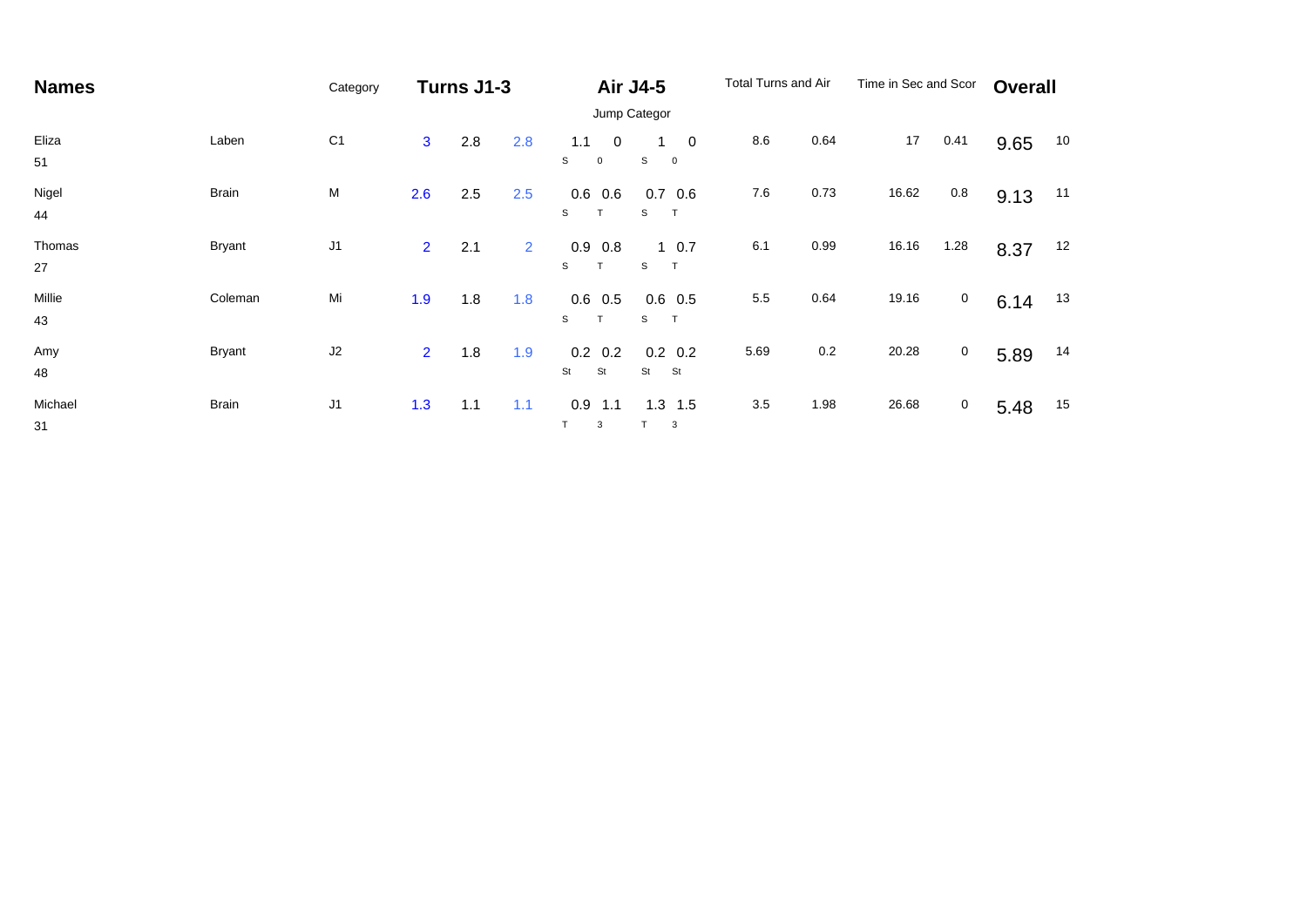| Moguls British Art, Xscape Castleford Sep 5th 2009 | Chief of Calculations: Chris Dev | <b>Round 2 Results</b> |
|----------------------------------------------------|----------------------------------|------------------------|
|                                                    | Judge 1: Mike Smith              |                        |
| Technical Delegate: Iain Mackay                    | Judge 2: Keith Marks             |                        |
| Head Judge: Martin Carr                            | Judge 3: Peter HS                | Pace Time:<br>11.6     |
|                                                    | Judge 4: Martin Carr             |                        |
| <b>Chief of Competition: Chris Dey</b>             | Judge 5: Chris Dey               |                        |

.

| <b>Forenames</b> | <b>Surname</b>   | Category       | Judge 1      | Judge 2                   | Judge 3 |                                | Judge 4 Judge 5 Total Turns                          |       |       |       |      | Air Time Time Score Overall |
|------------------|------------------|----------------|--------------|---------------------------|---------|--------------------------------|------------------------------------------------------|-------|-------|-------|------|-----------------------------|
|                  |                  |                |              |                           |         | Category                       | Category                                             |       |       |       |      |                             |
| Andrew<br>28     | Longley          | $\sf J2$       | 4.7          | 4.6                       | 4.7     | $2.4$ 2.1<br>bPp f             | 2.5<br>$\overline{2}$<br>bPp f                       | 14    | 4.82  | 12.16 |      | $5.42$ 24.24                |
| Ben<br>58        | Parkes           | J2             | 4.3          | 4.4                       | 4.2     | $2.3$ 1.5<br>$bPp$ 3           | $2.2$ 1.4<br>$bPp$ 3                                 | 12.89 | 3.88  | 12.81 | 4.74 | 21.51<br>2                  |
| Jannick<br>34    | Fjeldsoe         | C <sub>2</sub> | 4.3          | 4.1                       | 4.2     | $2.2$ 2.1<br>$bPp$ 3           | $2.2$ 1.9<br>bPp 3                                   | 12.59 | 4.4   | 14.56 | 2.93 | 19.92<br>3                  |
| Tom<br>40        | Smith            | J <sub>1</sub> | 4.1          | 4.3                       | 4.2     | 2.1<br>1.6<br>$bPp$ S          | $2 \t1.5$<br>$bPp$ S                                 | 12.59 | 3.09  | 13.87 | 3.65 | 19.33<br>4                  |
| Hannah J<br>49   | Handford-Styring | C <sub>2</sub> | 4.1          | $\overline{\mathbf{4}}$   | 4.1     | $2.2$ 1.6<br>S<br>T            | $2.1$ 1.6<br>S<br>T                                  | 12.2  | 2.22  | 15.19 | 2.28 | 16.70<br>5                  |
| Beau<br>29       | Coleman          | J2             | 3.9          | 3.6                       | 3.6     | 1.5<br>1.1<br>S<br>T           | 1.5<br>$\overline{1}$<br>$\mathbb S$<br>$\mathbf{T}$ | 11.1  | $1.5$ | 15.68 | 1.77 | 14.37<br>6                  |
| Michael<br>31    | <b>Brain</b>     | J1             | $\mathbf{3}$ | $\ensuremath{\mathsf{3}}$ | 2.8     | $0.7$ 1.6<br>T<br>$\mathbf{3}$ | $0.7$ 1.3<br>T.<br>$\mathbf{3}$                      | 8.8   | 1.91  | 14.81 | 2.67 | 13.38<br>$\overline{7}$     |